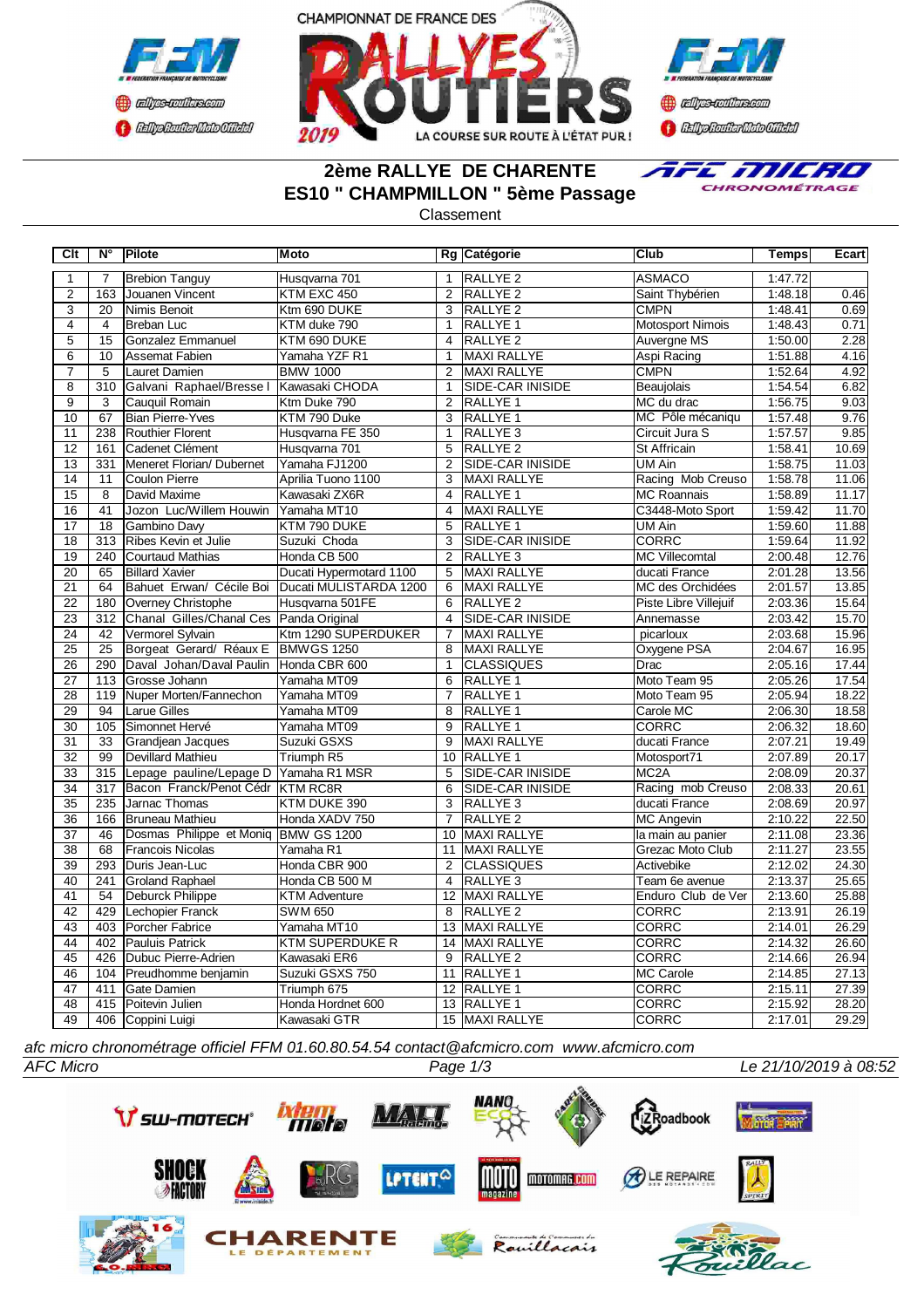



### 2ème RALLYE DE CHARENTE ES10 " CHAMPMILLON " 5ème Passage Classement



| Clt             | N°  | <b>Pilote</b>                          | Moto                   |                | Rg Catégorie              | Club                   | Temps   | Ecart   |
|-----------------|-----|----------------------------------------|------------------------|----------------|---------------------------|------------------------|---------|---------|
| 50              | 123 | Moreau Loane                           | Triumph 675            | 14             | <b>RALLYE 1</b>           | ASM Armagnac Big       | 2:17.10 | 29.38   |
| 51              | 162 | Dupuis-Maurin Valeryane                | Kawasaki ER6M          | 10             | RALLYE <sub>2</sub>       | Drac                   | 2:17.15 | 29.43   |
| 52              | 294 | Palicot Grégory                        | Honda CBR 600          | 3              | <b>CLASSIQUES</b>         | <b>ACO</b>             | 2:17.54 | 29.82   |
| 53              | 329 | Choin Albert/Bordas Patri              | Choda Suzuki GSXR 1000 | $\overline{7}$ | <b>I</b> SIDE-CAR INISIDE | <b>UM Aube</b>         | 2:18.10 | 30.38   |
| 54              | 26  | <b>I</b> Connan Yannick                | Aprilia Tuono 1100     | 16             | <b>MAXI RALLYE</b>        | ducati France          | 2:18.79 | 31.07   |
| 55              | 432 | <b>Richard David</b>                   | <b>KTM DUKE R</b>      | 11             | RALLYE <sub>2</sub>       | <b>CORRC</b>           | 2:18.83 | 31.11   |
| 56              | 414 | <b>Blay Yohan</b>                      | Honda CBRR             | 15             | <b>IRALLYE 1</b>          | <b>CORRC</b>           | 2:19.10 | 31.38   |
| 57              | 439 | Beneston Didier                        | Honda CBR 600          | 4              | <b>CLASSIQUES</b>         | <b>CORRC</b>           | 2:19.44 | 31.72   |
| 58              | 291 | Theillac Thierry                       | Ducati SUPERSPORT 900  | 5              | <b>CLASSIQUES</b>         | <b>MC Angoumoisin</b>  | 2:20.99 | 33.27   |
| 59              | 51  | Pelaez Sylvain                         | Ducati Panigale V4     | 17             | <b>MAXI RALLYE</b>        | <b>CMPN</b>            | 2:21.07 | 33.35   |
| 60              | 27  | Vaugelade Jean-Pierre                  | Aprilia RSV4           | 18             | <b>MAXI RALLYE</b>        | <b>MC Argentonnais</b> | 2:23.94 | 36.22   |
| 61              | 407 | Boisserie Philippe/Dideric             | <b>BMW RT 1250</b>     | 19             | <b>MAXI RALLYE</b>        | <b>CORRC</b>           | 2:24.59 | 36.87   |
| 62              | 233 | Colliot Philippe                       | <b>KTM 390</b>         | 5              | <b>RALLYE3</b>            | Avenir Moto            | 2:24.82 | 37.10   |
| 63              | 296 | Pigeat Richard                         | Ducati 900 SUPERSPORT  | 6              | <b>CLASSIQUES</b>         | Racing Mob Creuso      | 2:24.83 | 37.11   |
| 64              | 430 | Spinoza laurent                        | Honda CB 500           | 12             | <b>RALLYE 2</b>           | <b>CORRC</b>           | 2:25.20 | 37.48   |
| 65              | 55  | <b>I</b> Lamour Marc                   | Honda CBRX             | 20             | <b>MAXI RALLYE</b>        | MC DU VAL DE SE        | 2:25.65 | 37.93   |
| 66              | 412 | D'abrigeon Franck                      | Triumph 675            | 16             | <b>RALLYE 1</b>           | <b>CORRC</b>           | 2:27.38 | 39.66   |
| 67              | 438 | <b>Streiff Laurent</b>                 | Yamaha FZR 600         | $\overline{7}$ | <b>CLASSIQUES</b>         | <b>CORRC</b>           | 2:28.09 | 40.37   |
| 68              | 303 | Crescenzo Sébastien                    | Honda CBR 900          | 8              | <b>CLASSIQUES</b>         | motosport71            | 2:28.49 | 40.77   |
| 69              | 400 | Baudot Pascal                          | <b>BMW 1150 GS</b>     | 21             | <b>MAXI RALLYE</b>        | <b>CORRC</b>           | 2:28.58 | 40.86   |
| $\overline{70}$ | 167 | <b>Molinet Denis</b>                   | Kawasaki 650           | 13             | <b>RALLYE 2</b>           | Moto club Dauphino     | 2:29.04 | 41.32   |
| 71              | 330 | Quilbault Jimmy/Pesenti S Honda CBR    |                        | 8              | <b>SIDE-CAR INISIDE</b>   | <b>MC</b> Montgesnois  | 2:30.12 | 42.40   |
| $\overline{72}$ | 246 | Dion Fabrice                           | Ktm DUKE 390           | 6              | <b>RALLYE3</b>            | Fleur de lys           | 2:30.74 | 43.02   |
| 73              | 59  | Stephan Pierre/Brunet Elo Triumph 1050 |                        | 22             | <b>MAXI RALLYE</b>        | Moto Team 95           | 2:31.20 | 43.48   |
| 74              | 401 | Monostori Michel                       | <b>BMW TMT2</b>        | 23             | <b>MAXI RALLYE</b>        | <b>CORRC</b>           | 2:32.96 | 45.24   |
| 75              | 236 | <b>Crescencio Pedro</b>                | Kawasaki NINJA 400     | $\overline{7}$ | <b>RALLYE3</b>            | ASM-ACO                | 2:33.71 | 45.99   |
| 76              | 408 | <b>Pouilloux Jerome</b>                | Yamaha R1 1000         | 24             | <b>MAXI RALLYE</b>        | <b>CORRC</b>           | 2:37.54 | 49.82   |
| 77              | 251 | Germanique Pascal                      | KTM DUKE 390           | 8              | RALLYE <sub>3</sub>       | <b>IMC Véro</b>        | 2:41.53 | 53.81   |
| 78              | 288 | Lachaize Philippe                      | Yamaha 600 XT          | 9              | <b>CLASSIQUES</b>         | MC des 2 Rives(24)     | 2:50.89 | 1:03.17 |
| 79              | 419 | Rudyk Trystan                          | Suzuki GSR 750         | 17             | <b>RALLYE 1</b>           | <b>CORRC</b>           | 3:10.25 | 1:22.53 |

## **Non-Partants**

| 2   | Schiltz Bruno                 | Aprilia 1100            | <b>MAXI RALLYE</b>      | <b>SMC Sens</b>        |
|-----|-------------------------------|-------------------------|-------------------------|------------------------|
| 21  | <b>Maurel Eric</b>            | Aprilia Tuono 1100      | <b>MAXI RALLYE</b>      | <b>I</b> Senas Durance |
| 44  | Basello Florent/Forillère L   | Honda Africa Twin       | <b>MAXI RALLYE</b>      | <b>CORRC</b>           |
| 58  | Bourgeois Frédéric            | <b>IKTM SUPERDUKE R</b> | <b>MAXI RALLYE</b>      | Carole MC              |
| 117 | Brousté Laurent               | Triumph R 675           | RALLYE 1                | <b>IMTTH</b>           |
|     | 164 Pétuaud-létang Bruno/Del  | Husqvarna 701           | RALLYE 2                | <b>PLV</b> Racing      |
|     | 165   Delorme Maxime          | Husqvarna 701           | RALLYE 2                | <b>ASM Bugey</b>       |
|     | 292 Fortin Eric               | BMW 80 GS               | ICLASSIQUES             | IMNO                   |
|     | 322 Capdeville Vincent/Fouet  | Choda 1300              | SIDE-CAR INISIDE        | <b>ILMAP</b>           |
|     | 325 Eragne Olivier/Eragne Loi | Yamaha FJ 1100          | <b>SIDE-CAR INISIDE</b> | lla main au panier     |
| 410 | Gorka Christophe/Vacher       | Yamaha FZ6              | <b>RALLYE 1</b>         | ICORRC                 |
| 413 | Grammatico Loic               | Honda CBRR              | <b>RALLYE 1</b>         | <b>ICORRC</b>          |
| 424 | Sirque Nicolas                | KTM DUKE 2              | <b>RALLYE 1</b>         | ICORRC                 |
|     | 428 Kern Simon                | <b>HYOSUNG 650</b>      | <b>RALLYE 2</b>         | <b>ICORRC</b>          |
| 431 | Dupleix Flavien               | Yamaha MT03             | RALLYE <sub>2</sub>     | <b>ICORRC</b>          |
|     | 433 <b>IDeberteix Yann</b>    | Honda CB                | <b>RALLYE3</b>          | <b>CORRC</b>           |

*AFC Micro Page 2/3 Le 21/10/2019 à 08:52 afc micro chronométrage officiel FFM 01.60.80.54.54 contact@afcmicro.com www.afcmicro.com*